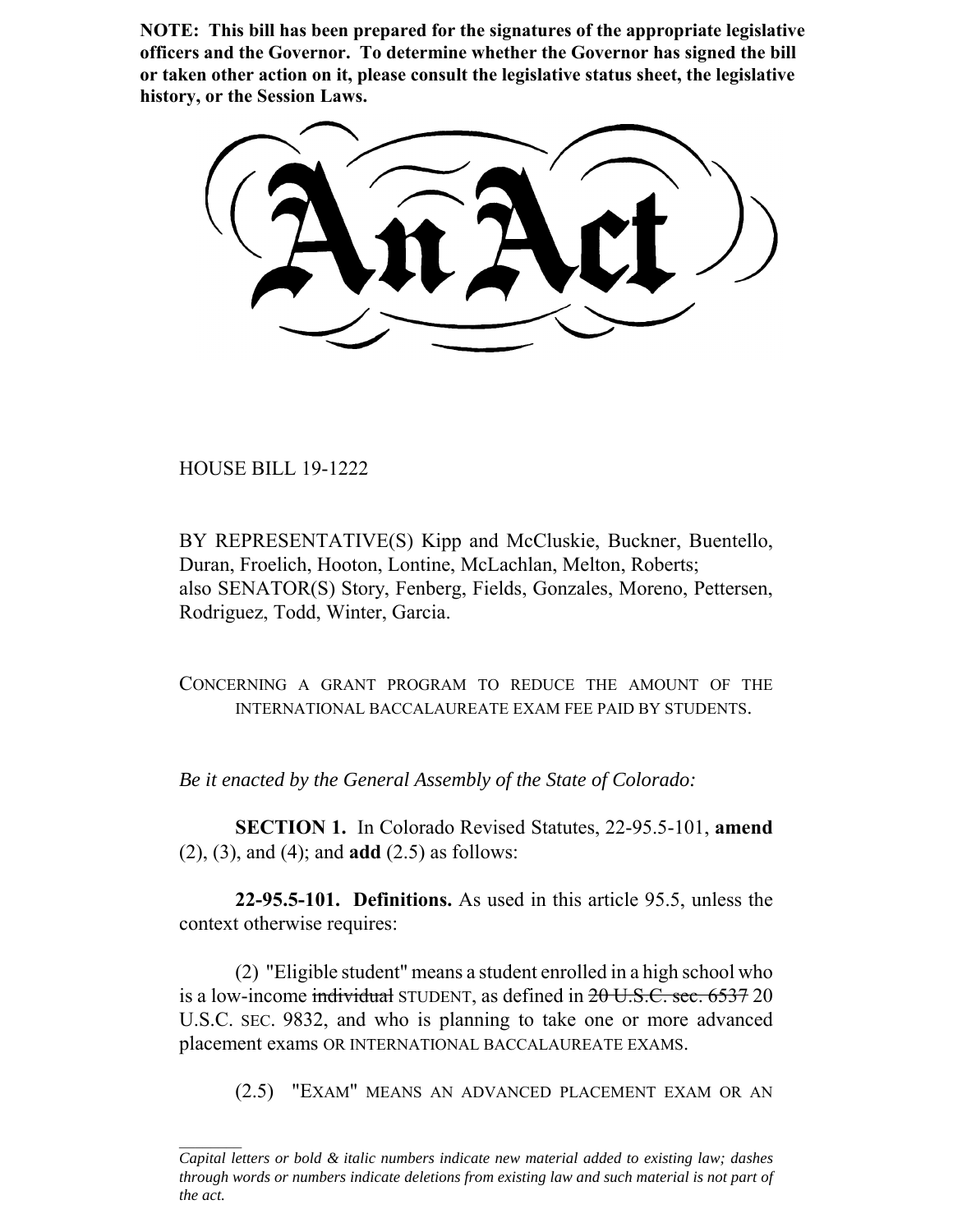INTERNATIONAL BACCALAUREATE EXAM.

(3) "Grant program" means the advanced placement ACCELERATED COLLEGE OPPORTUNITY exam fee grant program created in section 22-95.5-102.

(4) "High school" means any public school that serves grades nine through twelve and has one or more students who plan to take an advanced placement exam.

**SECTION 2.** In Colorado Revised Statutes, 22-95.5-102, **amend**  $(1)$ ,  $(2)(b)$ ,  $(3)$ , and  $(5)$  as follows:

**22-95.5-102. Accelerated college opportunity exam fee grant program - creation - rules.** (1) There is created in the department the advanced placement ACCELERATED COLLEGE OPPORTUNITY exam fee grant program to increase the number of eligible students who take advanced placement exams AND INTERNATIONAL BACCALAUREATE EXAMS and receive scores for which college academic credit is awarded by providing funds to high schools to pay all or a portion of advanced placement exam fees on behalf of eligible students.

(2) The department shall administer the grant program in accordance with state board rules. The department shall:

(b) Determine the amount, based on available appropriations, that will be awarded for each advanced placement exam that will be administered to an eligible student; and

(3) (a) The amount set by the department for each advanced placement exam pursuant to subsection (2)(b) of this section must be the same for each exam, regardless of the subject of the exam.

(b) NOTWITHSTANDING SUBSECTION (3)(a) OF THIS SECTION, AND SUBJECT TO AVAILABLE APPROPRIATIONS, THE DEPARTMENT MAY AWARD A GRANT FOR AN EXAM FEE IN AN AMOUNT GREATER THAN THE AMOUNT OF A GRANT AWARDED FOR ANOTHER EXAM UP TO THE AMOUNT NECESSARY TO COVER THE ENTIRE FEE OF AN EXAM. IN ORDER TO AWARD A GRANT IN A GREATER AMOUNT PURSUANT TO THIS SUBSECTION (3)(b), ANY GRANT AWARDED FOR A LESSER AMOUNT MUST COVER THE ENTIRE COST OF THE

PAGE 2-HOUSE BILL 19-1222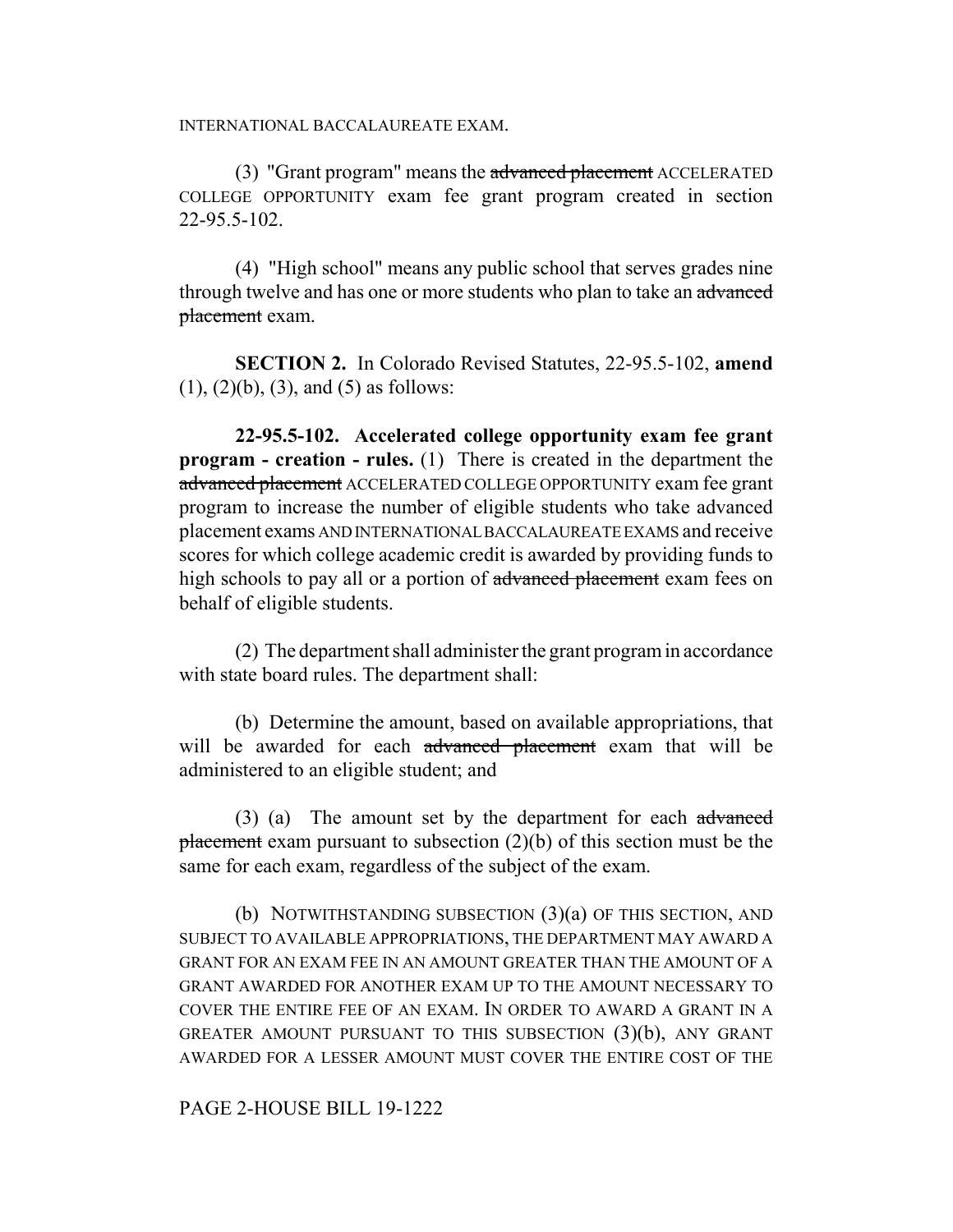## EXAM FEE FOR WHICH THE LESSER GRANT IS AWARDED.

(5) A high school that receives an award pursuant to this section shall use the entire amount awarded to pay all or a portion of advanced placement exam fees on behalf of eligible students who will take an advanced placement exam in the amount set AWARDED for each exam by the department pursuant to subsection  $(2)(b)$  of this section.

**SECTION 3. Act subject to petition - effective date.** This act takes effect at 12:01 a.m. on the day following the expiration of the ninety-day period after final adjournment of the general assembly (August 2, 2019, if adjournment sine die is on May 3, 2019); except that, if a referendum petition is filed pursuant to section 1 (3) of article V of the state constitution against this act or an item, section, or part of this act within such period, then the act, item, section, or part will not take effect unless